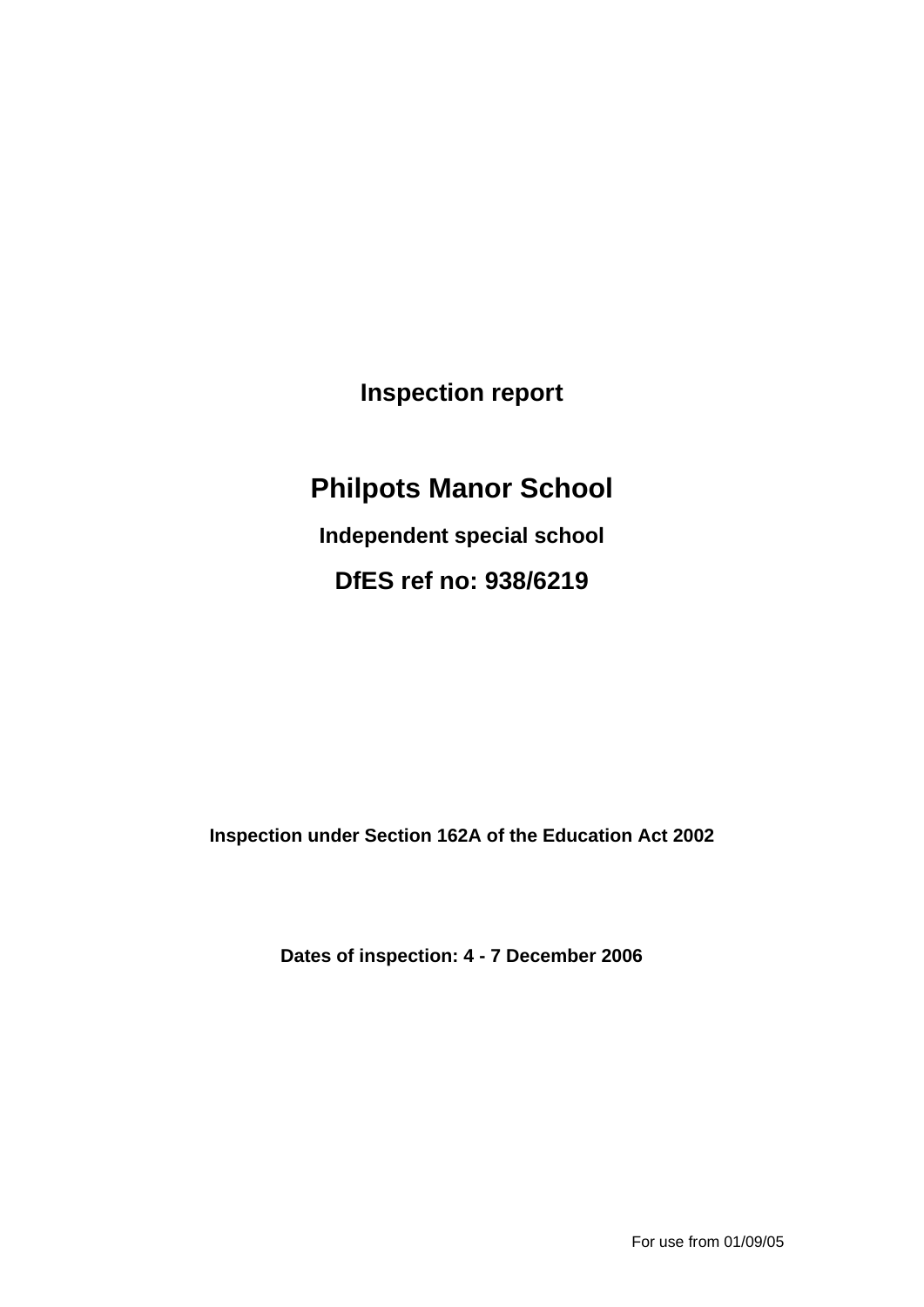### **INTRODUCTION AND SUMMARY**

#### **Purpose and scope of the inspection**

This inspection was carried out by the Office for Standards in Education under Section 162A of the Education Act 2002 in order to advise the Secretary of State for Education and Skills about the school's suitability for continued registration as an independent school.

#### **Information about the school**

Set in large grounds in West Sussex, Philpots Manor School is an independent residential special school. It is also registered with, and inspected by, the Commission for Social Care Inspection (CSCI) as a children's home because in the past a small number of students were placed here for 52 weeks a year. Of the 51 students on roll, 11 are looked after. Seventeen students attend daily, the remainder are residential during the week for 36 weeks. All students have statements of special education need and their placement is funded by their local authorities. Many come here following difficulties at previous schools that have prevented them from achieving their potential. All have social, emotional and behavioural difficulties and many also have moderate or specific learning difficulties. Half the students have had, or are currently receiving, support for mental health problems.

The school's philosophy is firmly rooted in the ideals of Rudolf Steiner and its curriculum follows the Steiner Waldorf approach. The school aims that '*each student develops physically, emotionally, academically, spiritually, and socially to the highest degree of which they are able'.*

### **Summary of main findings**

Philpots Manor provides a good quality education for its students. The wide curriculum meets the social and educational needs of its students effectively. Generally good teaching is underpinned by strong relationships between staff and students. Strong provision for students' personal development helps them to mature as they get older and to learn to take responsibility for their actions. Policies and practice in aspects of provision for welfare, health and safety have not kept pace with regulations. In part, problems arise because lines of accountability are unclear.

#### **What the school does well:**

- it enables the students to achieve well in a wide range of accredited courses:
- it provides good teaching and conditions for learning supported by relevant therapy;
- it provides a good curriculum with some very strong features, including its extra-curricular activities, the creative curriculum and vocational courses;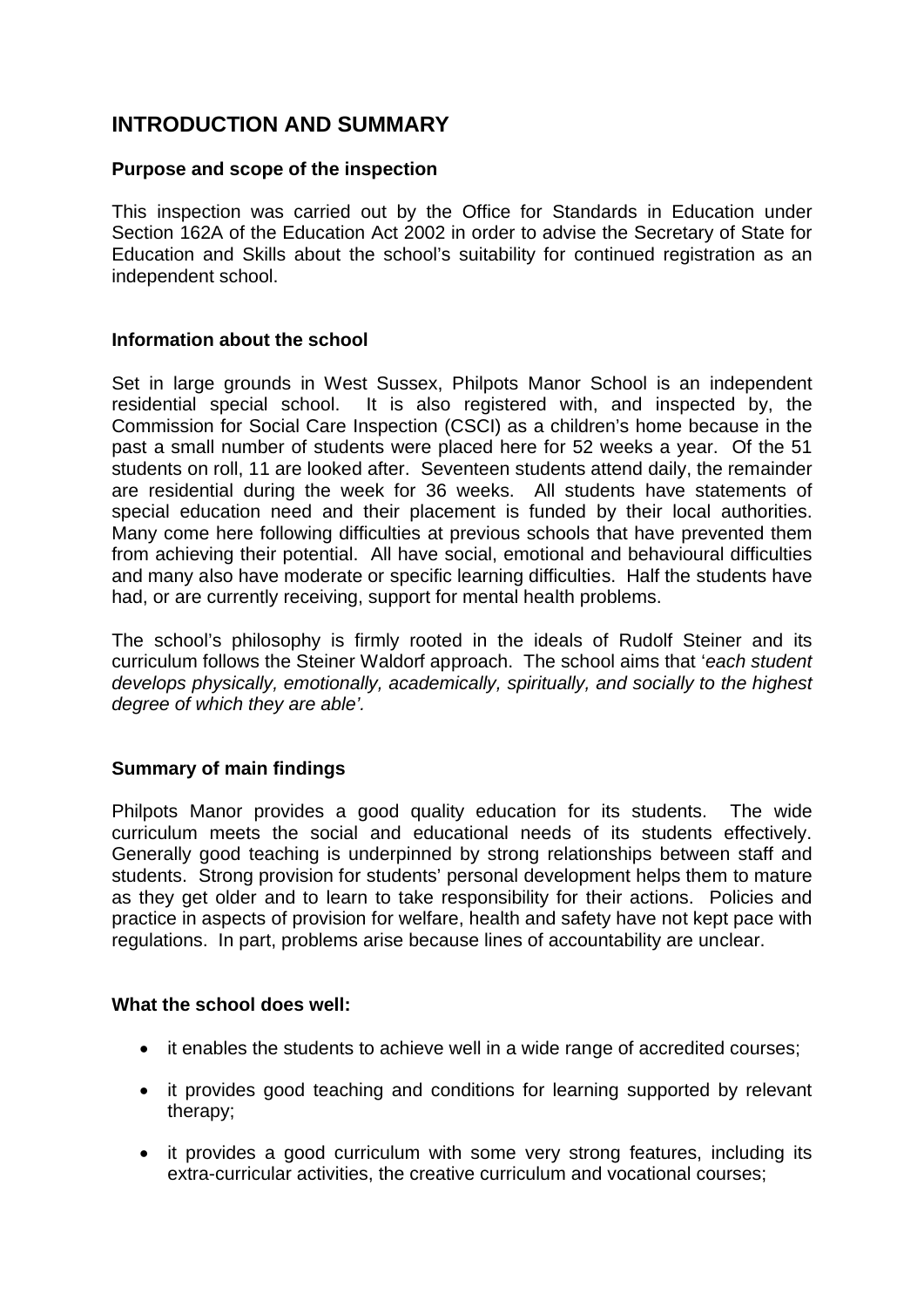- it is very effective in raising students' self-esteem, encouraging positive attitudes to learning, and improving their abilities to manage their behaviour; and
- it liaises very closely with external services to ensure that students receive an appropriate level of support.

#### **What the school must do in order to comply with the regulations:**

 have regard to the health, safety and welfare issues raised in sections 3 and 5 of this report.

#### **What the school must do to comply with the Disability Discrimination Act (DDA) 2002**

In order to comply with the requirements of the DDA, the school should:

devise a three-year plan to improve the accessibility of the premises.

#### **Next Steps**

Whilst not required by the requlations, the school might wish to consider the following points for development:

- develop further the systems for assessing the small steps in progress made by students and use this information consistently in lesson planning;
- develop the roles of classroom assistants in modelling good learning habits;
- widen opportunities for students to tell staff what they think about school; and
- develop systems for evaluating what the school does well and what needs improving, including ensuring that there are clear roles and responsibilities and lines of accountability for staff.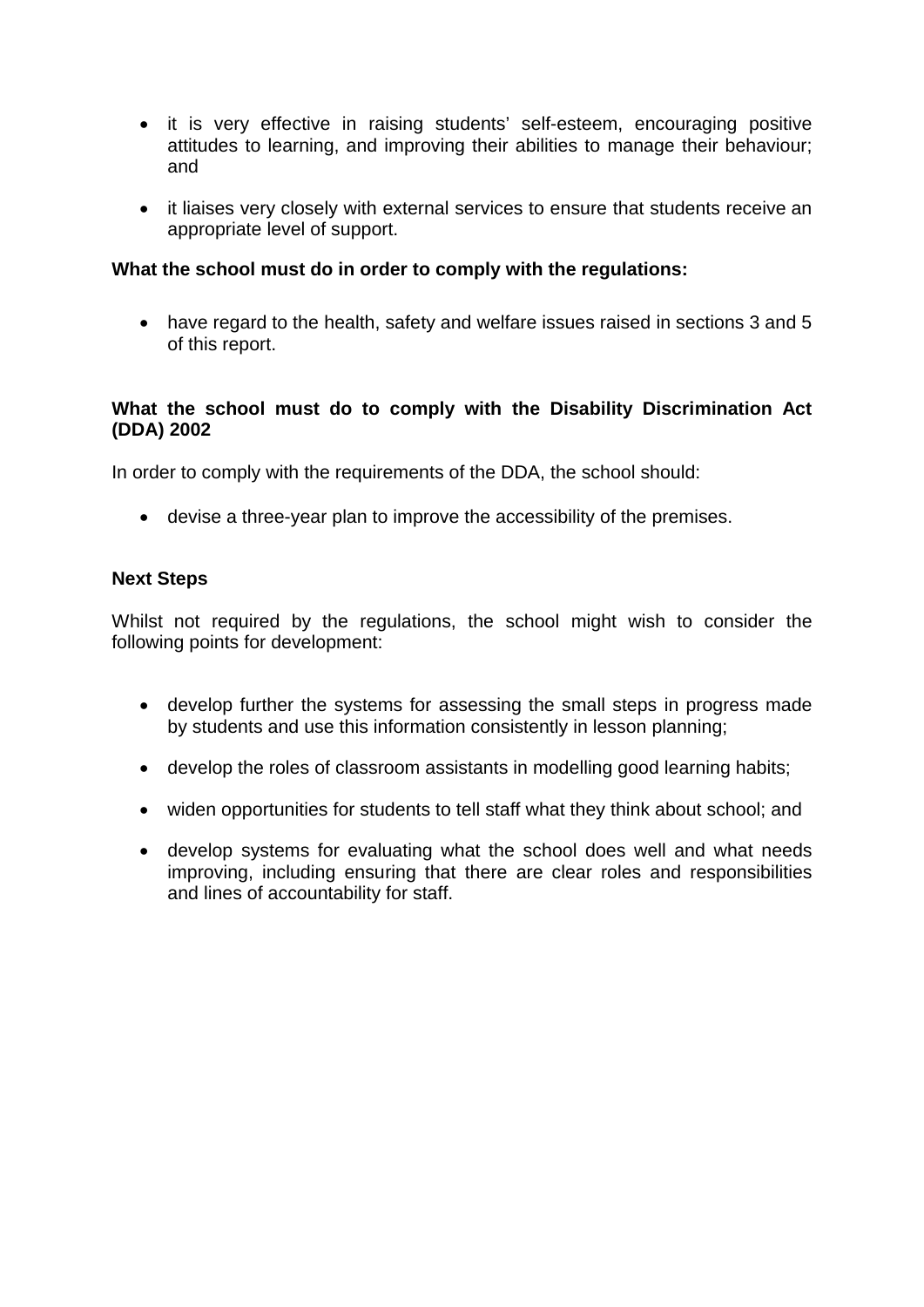### **COMPLIANCE WITH THE REGULATIONS FOR REGISTRATION**

### **1. The quality of education provided by the school**

#### **The quality of the curriculum**

The curriculum is good and has improved since the last inspection. It meets the school's aims to enable the students to achieve well and establish positive relationships with others and the wider world. The strong emphasis on developing students' literacy and numeracy skills promotes both their educational and personal development. The students achieve success in GCSE (General Certificate of Secondary Education) courses in addition to OCN (Open College Network) and OCR (Oxford Cambridge and Royal Society of Arts). These courses offer a wide range of opportunities for accreditation though the school is researching other avenues that may allow greater opportunities for students to make choices about how they study.

The curriculum, based on Steiner principles, is taught through the 'main lesson' which incorporates English, mathematics, science, humanities, religion and modern foreign languages. Other content includes eurythmy, therapies and a very strong vocational curriculum. Provision for aesthetic and creative development is strong. The school has a good appreciation of the way some activities not only allow the students to gain accreditation but are also therapeutic. An example is the excellent provision for horse-riding where students gain much confidence in addition to increasing their knowledge and understanding of stable management.

The curriculum policy gives a good overview of provision and is supported by suitable schemes of work adapted from the Steiner curriculum, the National Curriculum and requirements from accredited academic and vocational courses. Most teachers use this to plan lessons effectively, taking suitable account of students' individual special educational needs as detailed in their statements and records. Some highly personalised programmes of learning have a good impact on the progress students make. In addition, sessions of therapy and individual learning support have a positive effect upon the students' social, emotional and behavioural needs alongside their academic development. Regular monitoring is required to ensure that students do not always miss the same elements of their main curriculum while taking time to attend these sessions. Personal, social and health education (PSHE) is integrated into main lessons and includes appropriate drugs awareness teaching and sex education. From Year 9 onwards, students receive suitable careers education and guidance supported by effective links with the local Connexions adviser.

The curriculum also provides good preparation for life after school and, where appropriate, students shop in the nearby village, attend local colleges of further education and undertake work experience. Students, especially boarders, have good opportunities to access an extensive range of extra-curricular activities that also make good use of the school's facilities and the local community.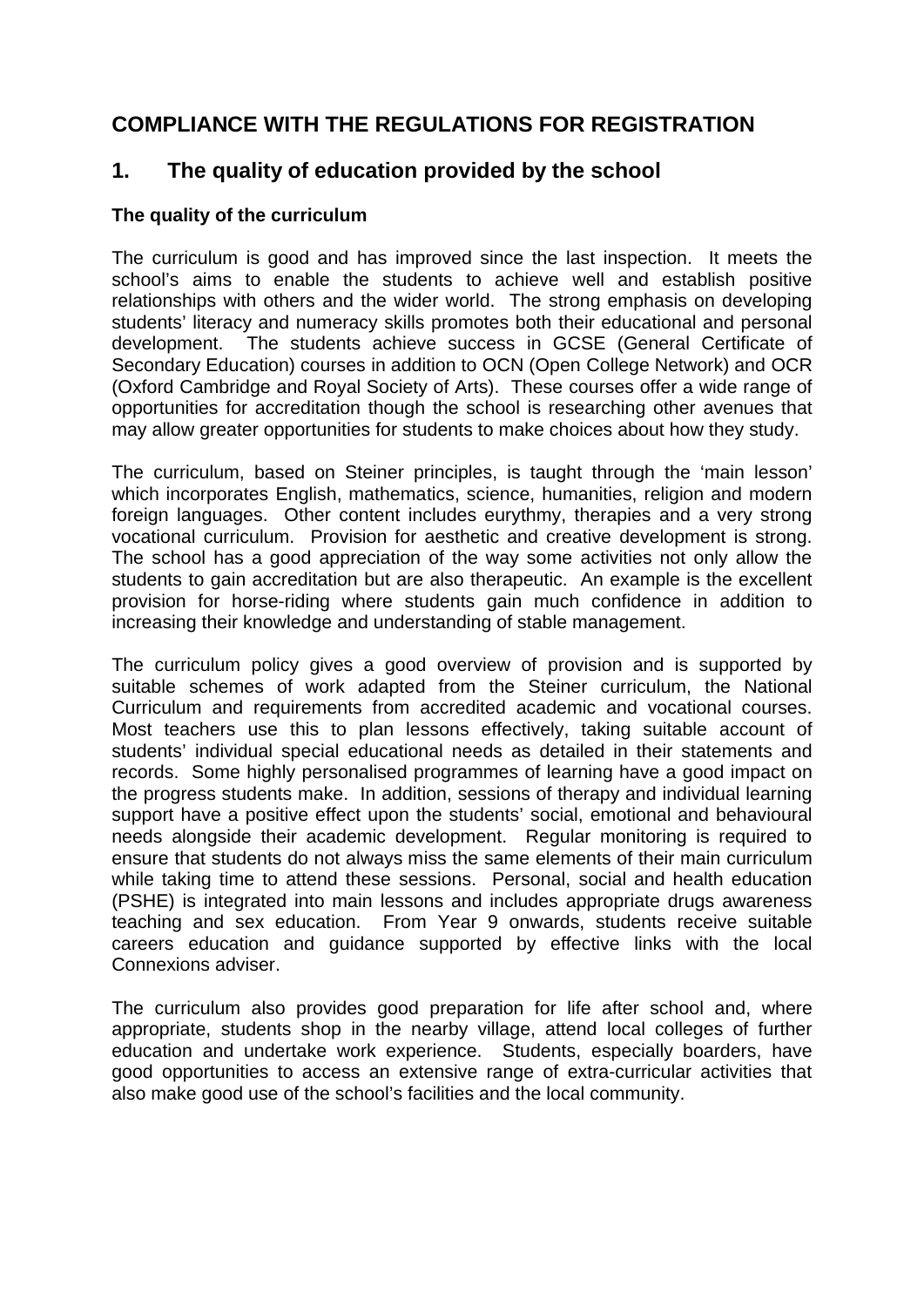#### **The quality of teaching and assessment**

Overall the quality of teaching is good although there is some variation in practice across the school. Relationships are a real strength. Many students lack confidence and self-motivation and so need plenty of support and cajoling to take part. Teachers give good encouragement and positive praise to students to boost their confidence and self-esteem. Students are generally responsive, want to do well and are keen to learn. Teachers who have been with their classes for some time know the students' individual needs and understand how best to manage them. Staff new to the school or new to their classes, are still establishing expectations. Students new to the school are finding their feet and in some cases testing their teachers to see how far they can go. Learning is affected by the poor behaviour of individuals in a small number of lessons. Calm approaches work well. Routines are well established and followed. The repetitive nature of daily activities is very effective in giving structure to learning and in modelling good organisation, something many students lack. Students' own views of teaching are positive. The oldest recognise how teachers have helped them to learn and to grow in confidence during their time at the school.

Teachers' subject knowledge is good with some real expertise in practical activities. Lesson planning is satisfactory overall, but variable. The best planning is meticulous, with activities carefully tailored for students because teachers are highly aware of their individual needs. The long main lesson contains a variety of short activities with interesting content to keep students motivated. At times, though, teachers devise worksheets that are presented to all students despite the wide range of ability. Some lower ability students need a greater level of support for written work and at times, some abler students could have greater challenge. The ratio of adults to students is high so that they receive plenty of individual support to complete tasks. The quality of support from classroom assistants varies. Where assistants take an active part in the lesson, they are positive role models for good attitudes to learning. Staff work together effectively as a team, alert to students' changes in mood and anticipating potential difficulties. Resources for some activities are very good but more limited for other subjects, such as information and communication technology (ICT). In general, teachers make only limited use of ICT in teaching and for learning.

A computerised system of assessing students' progress has been introduced and staff are gradually being trained to use it. This system identifies the small steps that students make in English and mathematics. Where it is well established it is used effectively. There is scope for this to become embedded in the practice of all class teachers and for information to be used to vary the activities given to students. Many teachers, especially those teaching practical creative subjects have their own systems for recording students' skills, experiences and attitudes and use these well in planning and supporting lessons.

#### *Does the school meet the requirements for registration? Yes.*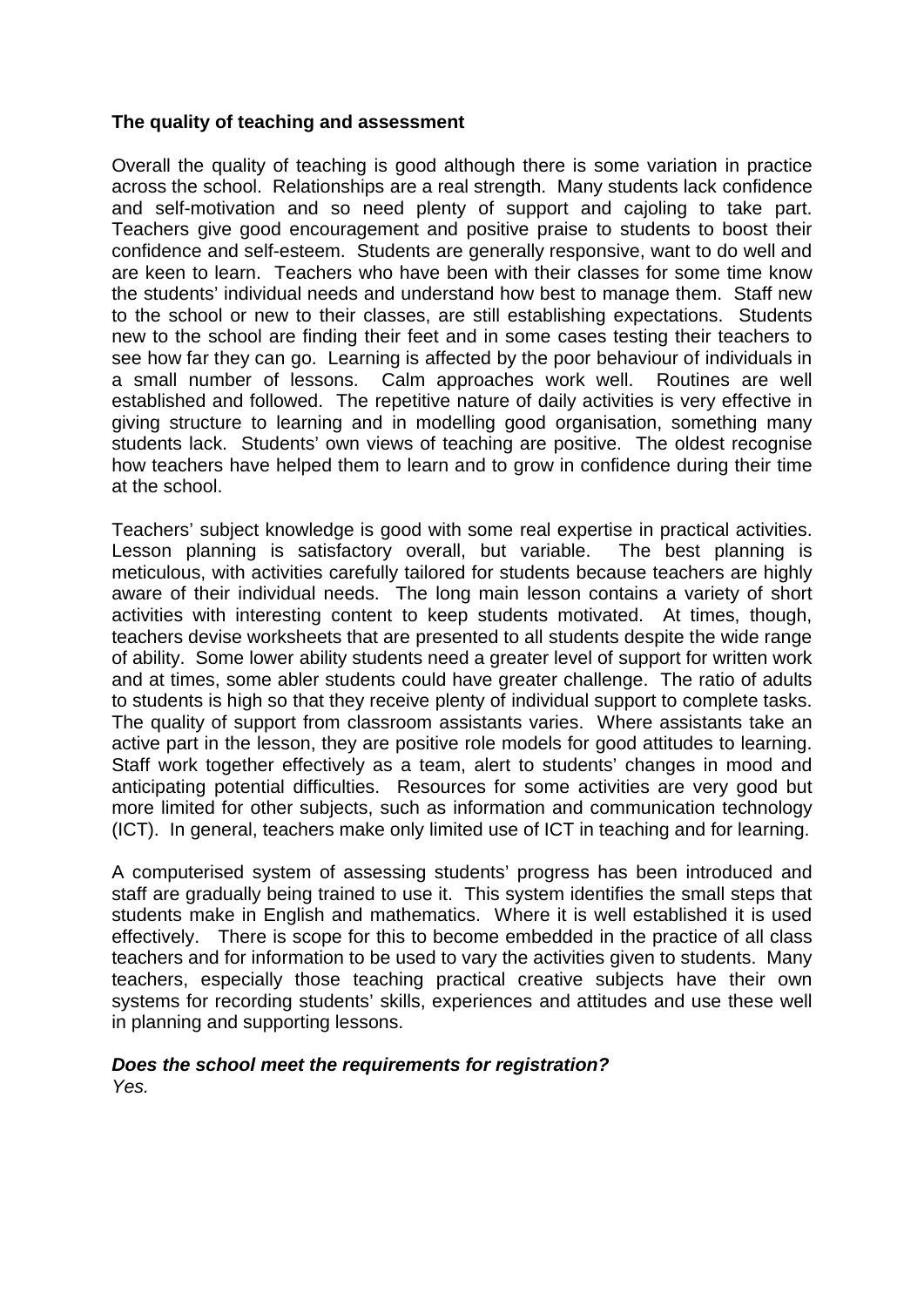### **2. The spiritual, moral, social and cultural development of students**

Provision for the students' spiritual, moral and social education is good. The education of the 'whole child' is central to the Steiner philosophy. The school provides many opportunities for students to develop self-awareness and selfconfidence. Both care and education staff work hard to ensure success is attainable and thus raise students' self-esteem and self-confidence. Students talk openly about how they have developed since being at the school. The positive impact of the provision was evident as one remarked: *'This school has enabled me to get back my confidence'.* Another commented: *'I could never have used the train by myself without the support of the school'.* The students' spiritual development is also fostered through the daily verse and religion lessons. These provide the opportunity for students to develop their knowledge and understanding of Christianity and other major world religions as well as of wider moral and social issues.

Staff provide good role models for students and have appropriate expectations of behaviour so that students are aware of what is right and wrong. A helpful guide for students states very clearly: '*Being unfair is not allowed*'. One group of students has won an award for their consideration of 'green issues' such as the impact of humans upon the environment and the moral responsibility to protect future generations. Speaking of responsibility to others and how the school helps students manage their own behaviour one said: *'I'm much more able to handle things now and I don't lose my temper so much; staff here understand my problems'.* Some students occasionally display challenging behaviour which results in an appropriate response from staff. Overall, the students' behaviour is good around the school and in lessons. Expectations of clearing away after the very sociable meal-times are well understood. Incidents are dealt with calmly and effectively and in a manner that encourages students to take responsibility for their own behaviour.

The development of students' cultural awareness is good and fostered through, for example, art, music and religion. There are several opportunities for them to become involved with the community, for instance, performing in the local church and fund-raising for a school in Sierra Leone. Older students take part successfully in work experience placements within the community and some gain much from attending local colleges of further education. The views of boarders are sought by care staff but there is scope to give students greater opportunities to express their opinions about the school. The PSHE curriculum provides students with a good understanding of public institutions and of the rights and responsibilities of living in the wider community.

#### *Does the school meet the requirements for registration? Yes.*

### **3. The welfare, health and safety of the students**

Some aspects of the provision for welfare, health and safety are good while others are inadequate. Recent changes to policies and practice have improved the provision but the school acknowledges that further updating of policies and tightening of practice is required.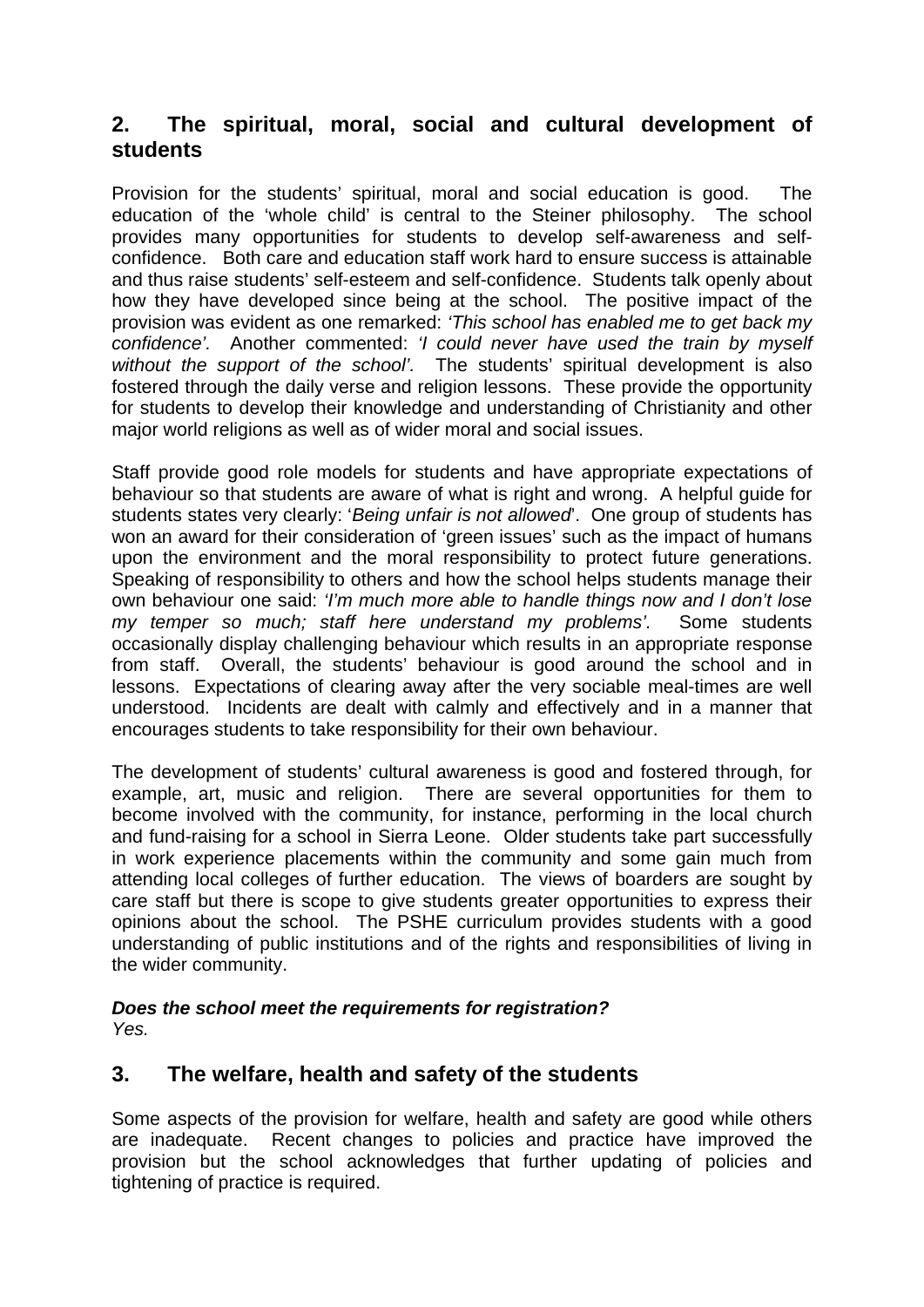The behaviour policy emphasises a positive approach with the promotion of good behaviour and makes very clear what is not acceptable as a sanction. The focus of the policy is on behaviour in the homes rather than in lessons. In practice, this leads to some variation in the methods used to motivate students and in teachers' expectations in classes. Staff record serious disciplinary breaches and the sanctions imposed in such cases. Thorough procedures for safeguarding students meet all requirements. Staff, including the designated officers, have had appropriate training. Advice to students is clear and all are confident that they have a named person to whom they can turn if they have a problem. The school takes a positive approach to tackling bullying and its policy is clear about the support offered to both the bullied and the bully.

The detailed health and safety policy, which all staff are required to read, identifies the need for thorough risk assessments on lessons, activities, events, and students. Despite this, several breaches of the policy noted during inspection stem from issues over the speed with which maintenance work is carried out. The report from CSCI in June of this year also noted some maintenance issues that compromised students' health and safety. The section in the health and safety policy on out-of-school activities does not state clearly that teachers must carry out risk assessments before a visit, or that visits must be agreed by both the education co-ordinator and the health and safety officer. It does not refer specifically to the recommended guidance although it has regard to elements of it. In practice, the written risk assessments completed by staff lack some important details.

Following several visits by the local fire authority during the year and some improvement work to the buildings and equipment, the level of fire safety is improving. Some deficiencies remain and the fire officer intends to visit again. The school does not carry out its own fire risk assessments and does not have a record of practice evacuations from the school building. The school has considered the requirements of the DDA and produced a brief statement of intent. This falls short of the requirement to devise a three-year plan to improve the accessibility of the premises.

First Aid cover is good. Accident forms, medical records and records of medication administered to students are kept carefully. The admission register is kept on computer and meets requirements but attendance registers do not comply fully with regulations. They are not always completed promptly at the start of the day and, in one case, not completed at all for afternoon sessions.

### *Does the school meet the requirements for registration?*

*No.*

### *What does the school need to do to comply with the regulations?*

*In order to comply with the Independent Schools Standards Regulations 2003 the school should:*

 *prepare and implement a written policy relating to the health and safety of students on activities outside the school which has full regard to Department*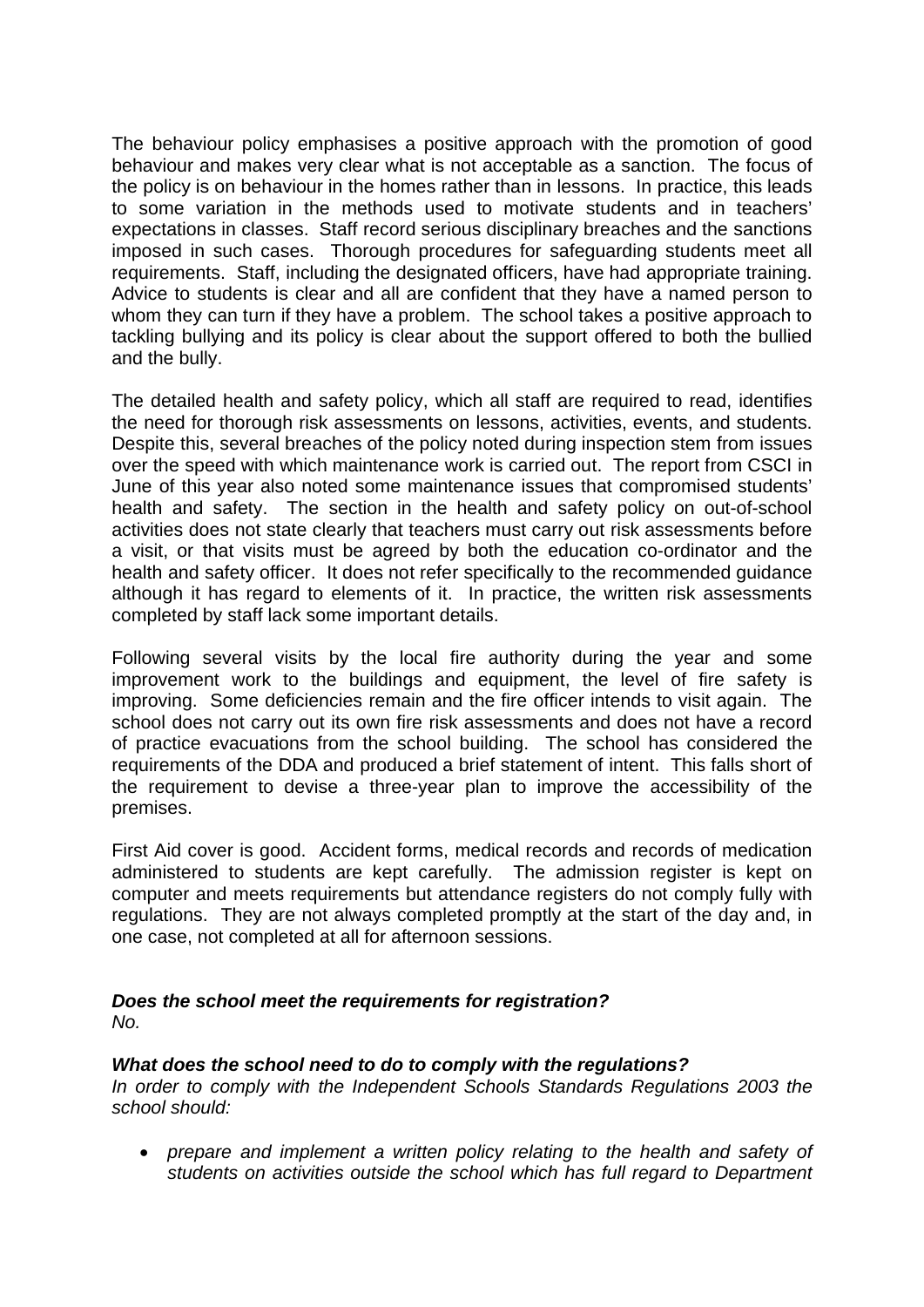*for Education and Skills (DfES) guidance: 'Health and Safety of Students on Educational Visits' (paragraph 3(2)(c));*

- *fulfil the requirements of DfES guidance: 'Health and Safety: Responsibilities and Powers' by carrying out appropriate maintenance work (paragraph 3(4));*
- *undertake a risk assessment under the Fire Precautions (Workplace) Regulations 1997, and ensure that appropriate records are kept (paragraph 3(5)); and*
- *maintain attendance registers in accordance with the Education (Pupil Registration) Regulations 1995 (paragraph 3(9)).*

#### *What does the school need to do to comply with the DDA?*

*In order to comply with the requirements of the DDA the school should:*

*devise a three-year plan to improve the accessibility of the premises.*

### **4. The suitability of the proprietor and staff**

The school has thorough procedures for checking staff through the Criminal Records Bureau to ensure their suitability to work with and care for children. If checks are delayed, staff do not work alone with the students. Appropriate checks are carried out on staff from other countries. Staff are required to confirm their medical fitness as part of the application process and references are taken up from previous employers. Their identity, employment history and qualifications are checked before confirming their appointment.

# *Does the school meet the requirements for registration?*

*Yes.*

# **5. The suitability of the premises and accommodation**

The premises and accommodation are suitable for the education provided. From its beginnings in the original manor house, the school now operates on a site of over 20 acres that has been developed over time to provide a good range of classrooms and specialist facilities to meet the demands of the broad curriculum it provides. Most teaching areas, including specialist rooms, are small but appropriate for the number of students in each group.

There are sufficient washrooms for students with plans to improve facilities further. Should boarding students become ill during the school day there are appropriate arrangements to attend to their needs, and a newly designated area has been set aside for the same purpose for day students. Delays to essential maintenance work occur as a result of the nature of the expansive site and unclear priorities from the management group. The vast majority of the school is kept clean, tidy and hygienic.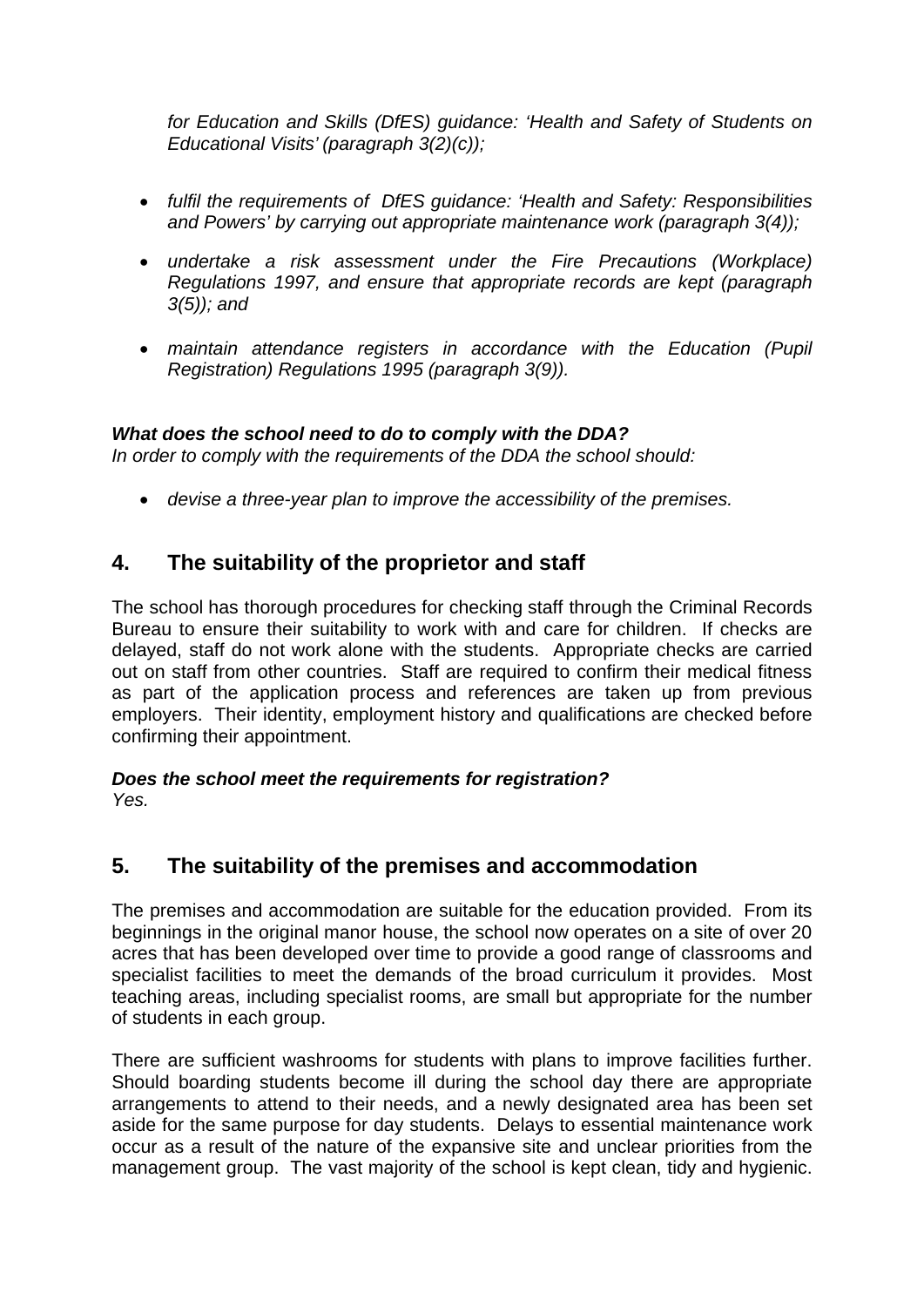However, arrangements for cleaning the food technology room are inadequate, as is the provision for hand-drying in several washrooms used by students.

The accommodation to support the curriculum for practical subjects is very good. Students have regular access to specialist facilities for science, ICT, woodwork, weaving, art, pottery, cooking, music and physical education. Discrete rooms are also set aside for therapies, counselling and 1:1 support for specific learning difficulties. The outdoor provision includes access to gardens for landcraft studies and excellent facilities for horse-riding and stable management. The school also makes very good use of its extensive grounds for walks and cycling while off-site facilities including a swimming pool and sailing centre.

#### *Does the school meet requirements for registration?*

*The school meets all but one of the requirements.* 

#### *What does the school need to do to comply with the regulations?*

*In order to comply fully with the Independent Schools Standards Regulations 2003 the school should:*

 *ensure all classrooms and other parts of the school are maintained in a tidy, clean and hygienic state (paragraph 5(n)).*

### **6. The quality of information for parents and other partners**

The school gives parents and prospective parents a wide range of information about its philosophy and curriculum in the prospectus. Additional information is provided when students join the school, both for parents and students themselves. The school updated its policy on providing information to parents during the inspection to ensure that parents know that they may request various policies and information. Although the required information was readily available to parents, they were not told that they could request it. This updated policy will be incorporated into the admission information for new parents and will be sent to existing parents in the end-of-term newsletter. The school's website is designed to give parents easy access to information and enables the school to update them readily on any changes.

The annual reports to parents give a good overview of the work covered and the gains made in each subject over the year. Parents have many opportunities for informal discussions with staff and are involved in their children's annual reviews. The quality of the education reports prepared for the annual reviews is variable, though satisfactory overall. While some are detailed, others focus on behaviour with less regard for the students' gains in knowledge, skills and understanding. Assessment information is not always incorporated into the report. The school liaises closely with representatives from a range of local authority services, including social services and health services, to ensure that each student has an appropriate level of support.

#### *Does the school meet the requirements for registration? Yes.*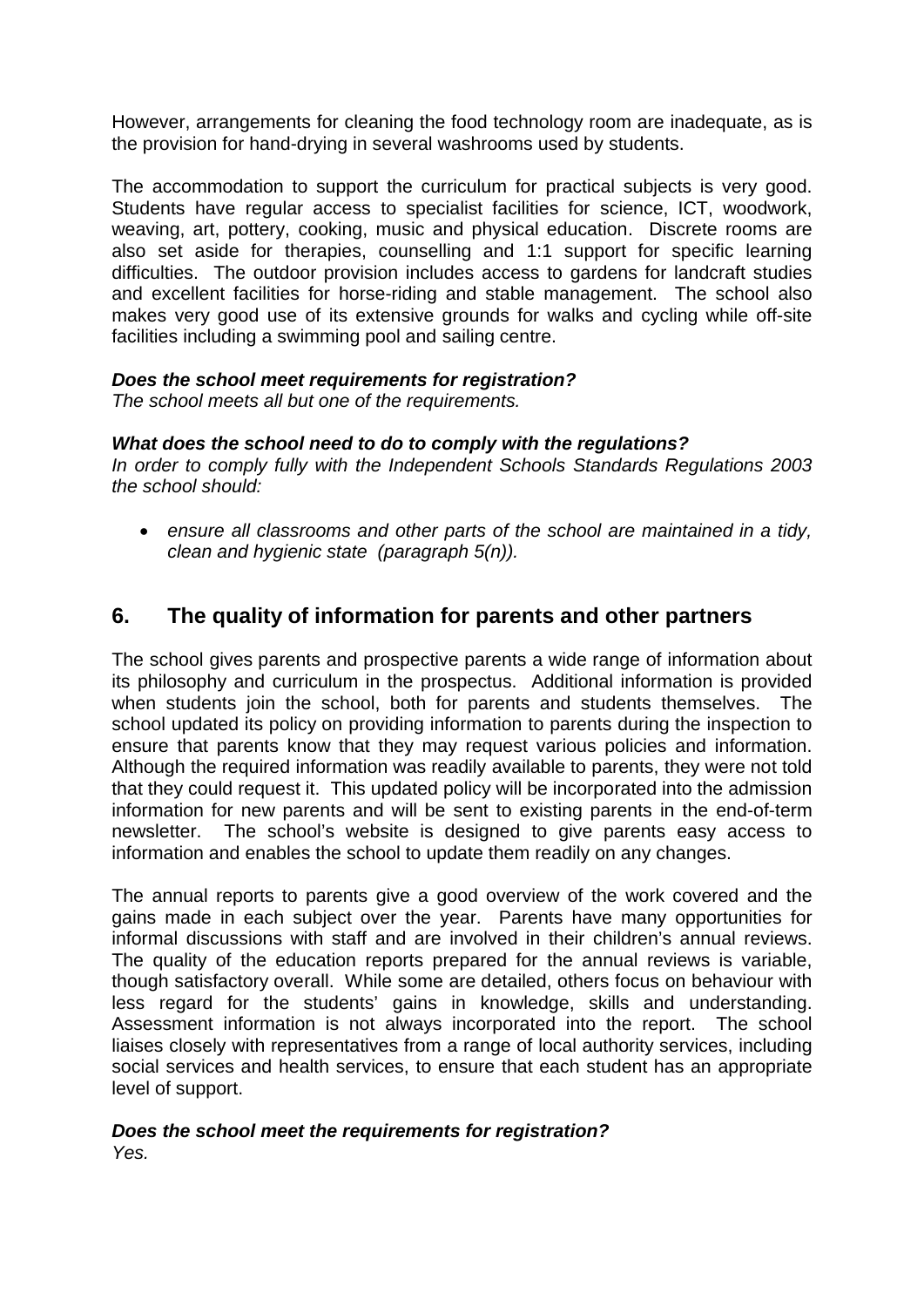### **7. The effectiveness of the school's procedures for handling complaints**

The complaints procedures have been updated recently to comply fully with regulations. The updated version has been posted on the school's website and the school intends to send a copy to all existing parents. The procedures are issued to parents as part of the admission documentation. No complaints from parents have ever reached the formal stages. The procedures include appropriate methods for students to make complaints and records show that these are taken seriously and followed through.

*Does the school meet the requirements for registration? Yes.*